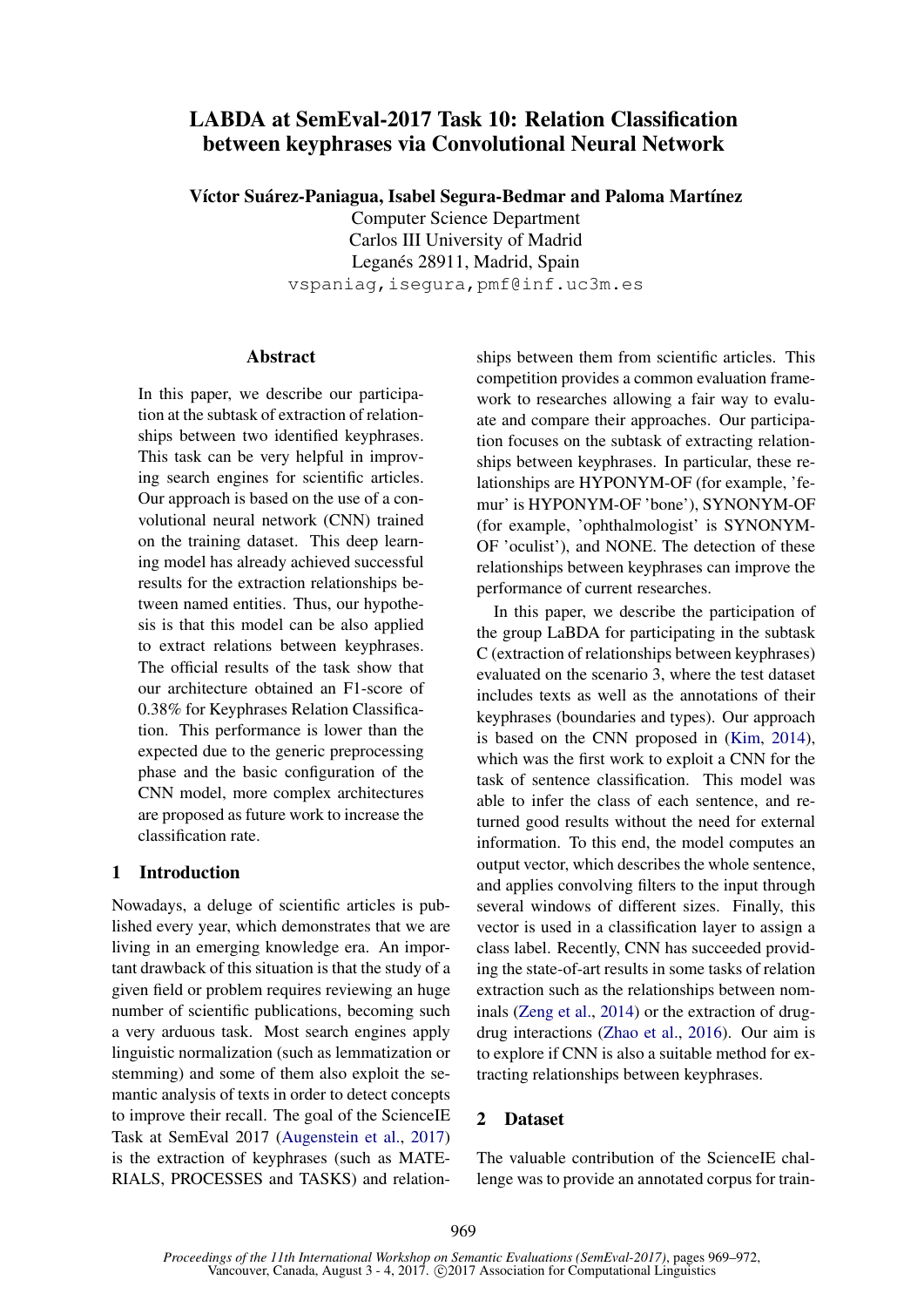

Figure 1: CNN model for the ScienceIE keyphrases Relation Classification task of SemEval 2017.

ing and evaluating supervised algorithms to extract Keyphrases from Scientific Publications. The whole corpus contains 500 journal articles about Computer Science, Material Sciences and Physics from ScienceDirect<sup>1</sup>. The corpus is split into training, development and testing sets with 350, 50 and 100 documents, respectively. A detailed description of the method used to collect and process documents can be found in (Augenstein et al., 2017).

#### 2.1 Pre-processing phase

Each pair of keyphrases represents a possible relation instance. Each of these instances is classified by the CNN model in three classes HYPONYM-OF, SYNONYM-OF and NONE. The corpus is given in the paragraph level, that is why we use the NLTK<sup>2</sup> sentence splitter to separate the relations in the sentence level because we only have to annotate relations within a sentence.

Once we have each instance, following a similar approach as that described in (Kim, 2014), the sentences were tokenized and cleaned (converting all words to lower-case and separating special characters with white spaces by regular expressions). Then, the two keyphrases of each instance were replaced by the labels "entity1" and "entity2", and by "entity0" for the remaining keyphrases in the sentence. This method is known as entity blinding, and verifies the generalization of the model.

In the case of the HYPONYM-OF class the directionality must be considered. For instance, if an entity A is HYPONYM-OF B we annotated the relation of B with A as NONE. For the remain-

der classes, we annotated both directions with the same class label.

The keyphrases corpus contains a number of overlapped keyphrases. As this kind of mentions produces bad entity blinding, we decided to remove them. The classification of keyphrases involving overlapped entities is a challenging task which will be tackled in future work. One possible solution will consider different instances for each overlapped entities.

## 3 CNN model

In this section, we present a CNN model for the special case of sentences which describe keyphrases relationships. Figure 1 shows the whole process from its input, which is a sentence with marked entities, until the output, which is the classification of the instance into one of the keyphrases relation types.

### 3.1 Word table layer

After the pre-processing phase, we created an input matrix suitable for the CNN architecture. The input matrix should represent all training instances for the CNN model; therefore, they should have the same length. We determined the maximum length of the sentence in all the instances (denoted by  $n$ ), and then extended those sentences with lengths shorter than  $n$  by padding with an auxiliary token "*0*".

Moreover, each word has to be represented by a vector. To do this, we considered to randomly initialize a vector for each different word which allows us to replace each word by its word embedding vector:  $\mathbf{W}_e \in \mathbb{R}^{|V| \times m_e}$  where V is the

<sup>1</sup> http://www.sciencedirect.com/

<sup>2</sup> http://www.nltk.org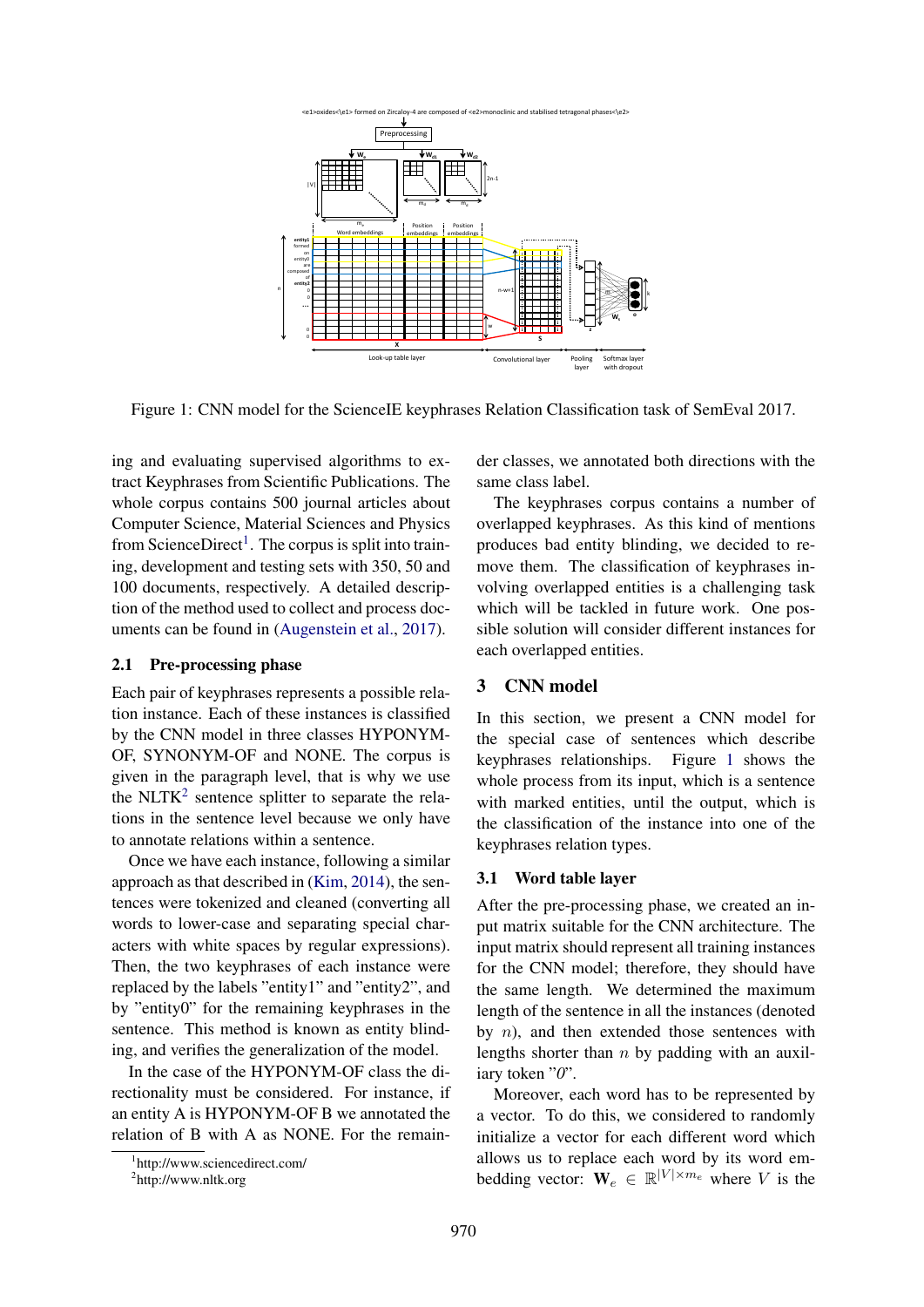vocabulary size and  $m_e$  is the word embedding dimension. Finally, we obtained a vector  $x =$  $[x_1; x_2; ...; x_n]$  for each instance where each word of the sentence is represented by its corresponding word vector from the word embedding matrix. We denote  $p_1$  and  $p_2$  as the positions in the sentence of the two entities to be classified.

The following step involves calculating the relative position of each word to the two interacting keyphrases as  $i-p_1$  and  $i-p_2$ , where i is the word position in the sentence (padded word included), in the same way as (Zeng et al., 2014). In order to avoid negative values, we transformed the range  $(-n+1, n-1)$  to the range  $(1, 2n-1)$ . Then, we mapped these distances into a real value vector using two position embedding  $\mathbf{W}_{d1} \in \mathbb{R}^{(2n-1)\times m_d}$ and  $\mathbf{W}_{d2} \in \mathbb{R}^{(2n-1)\times m_d}$ . Finally, we created an input matrix  $\mathbf{X} \in \mathbb{R}^{n \times (m_e + 2m_d)}$  which is represented by the concatenation of the word embeddings and the two position embeddings for each word in the instance.

#### 3.2 Convolutional layer

Once we obtained the input matrix, we applied a filter matrix  $\mathbf{f} = [f_1; f_2; ...; f_w] \in \mathbb{R}^{w \times (m_e + 2m_d)}$ to a context window of size  $w$  in the convolutional layer to create higher level features. For each filter, we obtained a score sequence  $s =$  $[s_1; s_2; ...; s_{n-w+1}] \in \mathbb{R}^{(n-w+1) \times 1}$  for the whole sentence as

$$
s_i = g(\sum_{j=1}^{w} f_j x_{i+j-1}^T + b)
$$

where  $b$  is a bias term and  $g$  is a non-linear function (such as tangent or sigmoid). Note that in Figure 1, we represent the total number of filters, denoted by  $m$ , with the same size  $w$  in a matrix  $\mathbf{S} \in \mathbb{R}^{(n-w+1)\times m}$ . However, the same process can be applied to filters with different sizes by creating additional matrices that would be concatenated in the following layer.

#### 3.3 Pooling layer

Here, the goal is to extract the most relevant features of each filter using an aggregating function. We used the max function, which produces a single value in each filter as  $z_f = max\{s\}$  $max\{s_1; s_2; ...; s_{n-w+1}\}.$  Thus, we created a vector  $z = [z_1, z_2, ..., z_m]$ , whose dimension is the total number of filters  $m$  representing the relation instance. If there are filters with different sizes,

their output values should be concatenated in this layer.

#### 3.4 Softmax layer

Prior to performing the classification, we performed a dropout to prevent overfitting. We obtained a reduced vector  $z_d$ , randomly setting the elements of  $z$  to zero with a probability  $p$  following a Bernoulli distribution. After that, we fed this vector into a fully connected softmax layer with weights  $\mathbf{W}_s \in \mathbb{R}^{m \times k}$  to compute the output prediction values for the classification as  $\mathbf{o} = \mathbf{z}_d \mathbf{W}_s +$ d where d is a bias term; we have  $k = 3$  classes in the dataset (HYPONYM-OF, SYNONYM-OF and NONE). At test time, the vector z of a new instance is directly classified by the softmax layer without a dropout.

#### 3.5 Learning

For the training phase, we need to learn the CNN parameter set  $\theta = (\mathbf{W}_e, \mathbf{W}_{d1}, \mathbf{W}_{d2}, \mathbf{W}_s, d, \mathbf{F}_m,$ b), where  $\mathbf{F}_m$  are all of the m filters **f**. For this purpose, we used the conditional probability of a relation  $r$  obtained by the softmax operation as

$$
p(r|\mathbf{x}, \theta) = \frac{\exp(\mathbf{o}_r)}{\sum_{l=1}^k \exp(\mathbf{o}_l)}
$$

to minimize the cross entropy function for all instances  $(\mathbf{x}_i, y_i)$  in the training set T as follows

$$
J(\theta) = \sum_{i=1}^{T} \log p(y_i | \mathbf{x}_i, \theta)
$$

In addition, we minimize the objective function by using stochastic gradient descent over shuffled mini-batches and the Adam update rule (Kingma and Ba, 2014) to learn the parameters.

## 4 Results and Discussion

Firstly, we use a basic CNN predefined parameters to create a baseline system without a position embeddings. Secondly, the effects of the position embeddings were observed assigning a dimension  $M_d = 10$ . In addition, we define the parameters the same as in (Kim, 2014): word embeddings dimension  $M_e = 300$ , filters  $m = 200$  with a window size  $w = (3, 4, 5)$ . For the training phase we use: a dropout rate  $p = 50\%$ , mini-batch size of size 50 and the Rectified Linear Unit (ReLU) as the non-linear function g. The parameter  $n = 95$ which is determined by the maximum length sentence in the dataset. Only the number of epochs